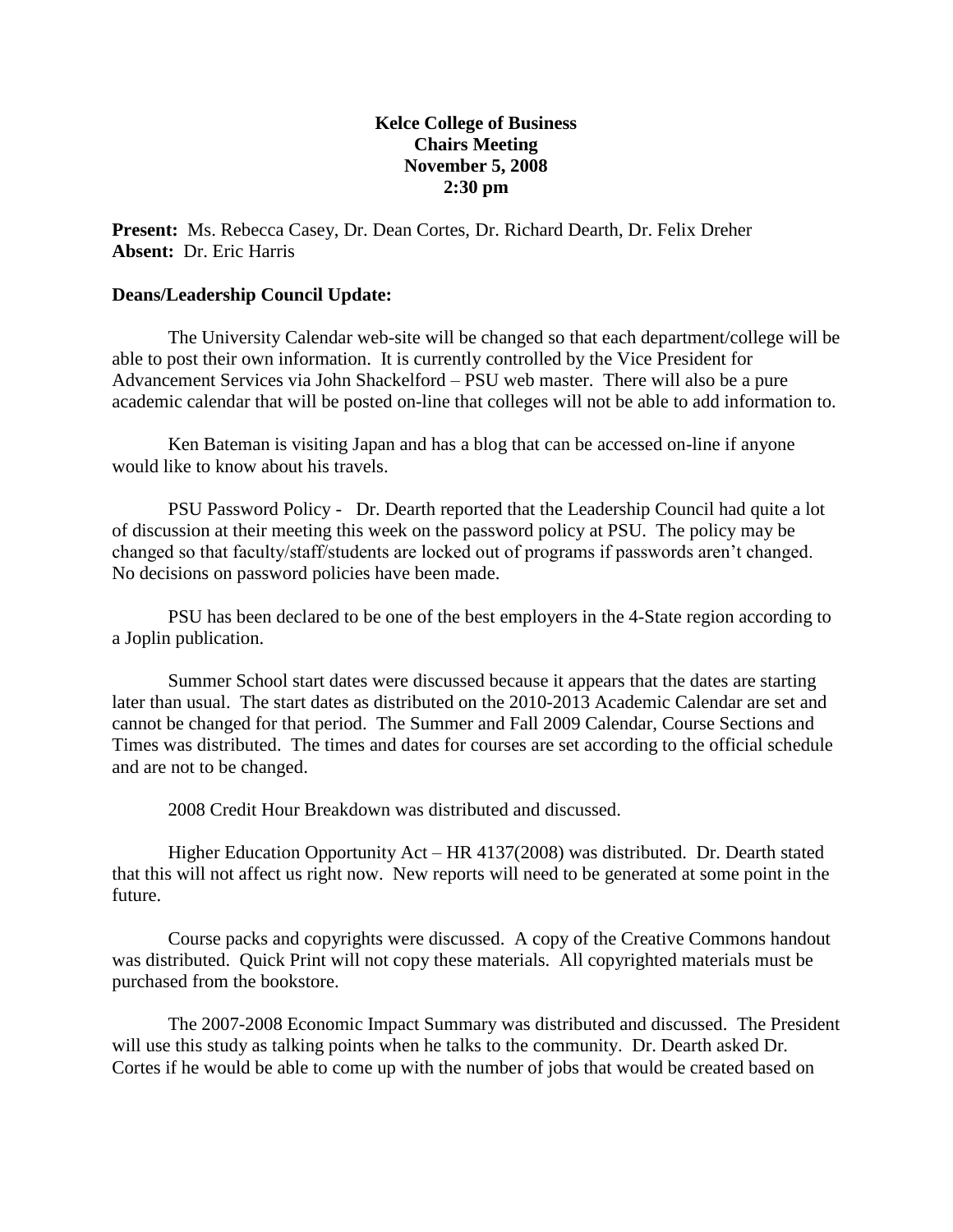the report. Dr. Cortes stated that he would need more information in order to come up with that figure. Dr. Dearth will attempt to get answers to questions for Chairs regarding this report.

Phased Retirement Agreement was distributed. There is a specification from the KBOR on how phased retirements are implemented. Forms should be distributed to faculty only when the topic comes up.

New Freshman Retention and Graduation Rates as prepared by Analysis, Planning & Assessment was distributed. Discussion followed on the report and discrepancies were pointed out.

NSSE – National Survey of Student Engagement information was discussed. NSSE results will start being published. PSU NSSE results were discussed. We are lower in some areas than our peers and higher than our peers in others.

### **Bookstore Presentation:**

Fawn Baker, Manager of the University Bookstore, joined the meeting to share new PSU copyright and course pack policy information. There has been a problem with copyrighted materials being sold without copyright permissions. Course packs will no longer be sold at Quick Print, only at the bookstore, although Quick Print will still be printing these materials. If there are copyrighted materials included in the course packs, then the bookstore will send it to Xanadu for clearance. Xanadu is a copyright clearance service. Students will probably incur additional costs because of the new policy. Prices are based on charges from the publishers. Workshops for faculty will be held next week (Tuesday & Wednesday) from 12:00-1:00 in the Student Center to discuss these new policies. Any faculty using course packs is encouraged to attend.

# **Department Updates:**

### Accounting

- Mrs. Casey asked about the proposed PSU Business Education Program and how it will be implemented with regard to the number of courses to be taken, and the actual courses to be taken. A Methods course would need to be set up in the College of Business in addition to several courses that will need to be taken from the College of Education.
- Mrs. Casey also asked when we would know about summer funding. Dr. Dearth stated that he will let Chairs know about this funding as soon as he hears something.
- There was also discussion on renovations to Kelce which are scheduled to be completed this summer, and if the renovations are still on the schedule.

### Economics

- There are a few students who have conflicts with required courses for the spring.
- Chinese 1-2-1 program no longer exists at PSU. These students are now considered transfer students.
- Dr. Cortes will be absent for the next 2 Chairs meetings. He will be attending an international conference.